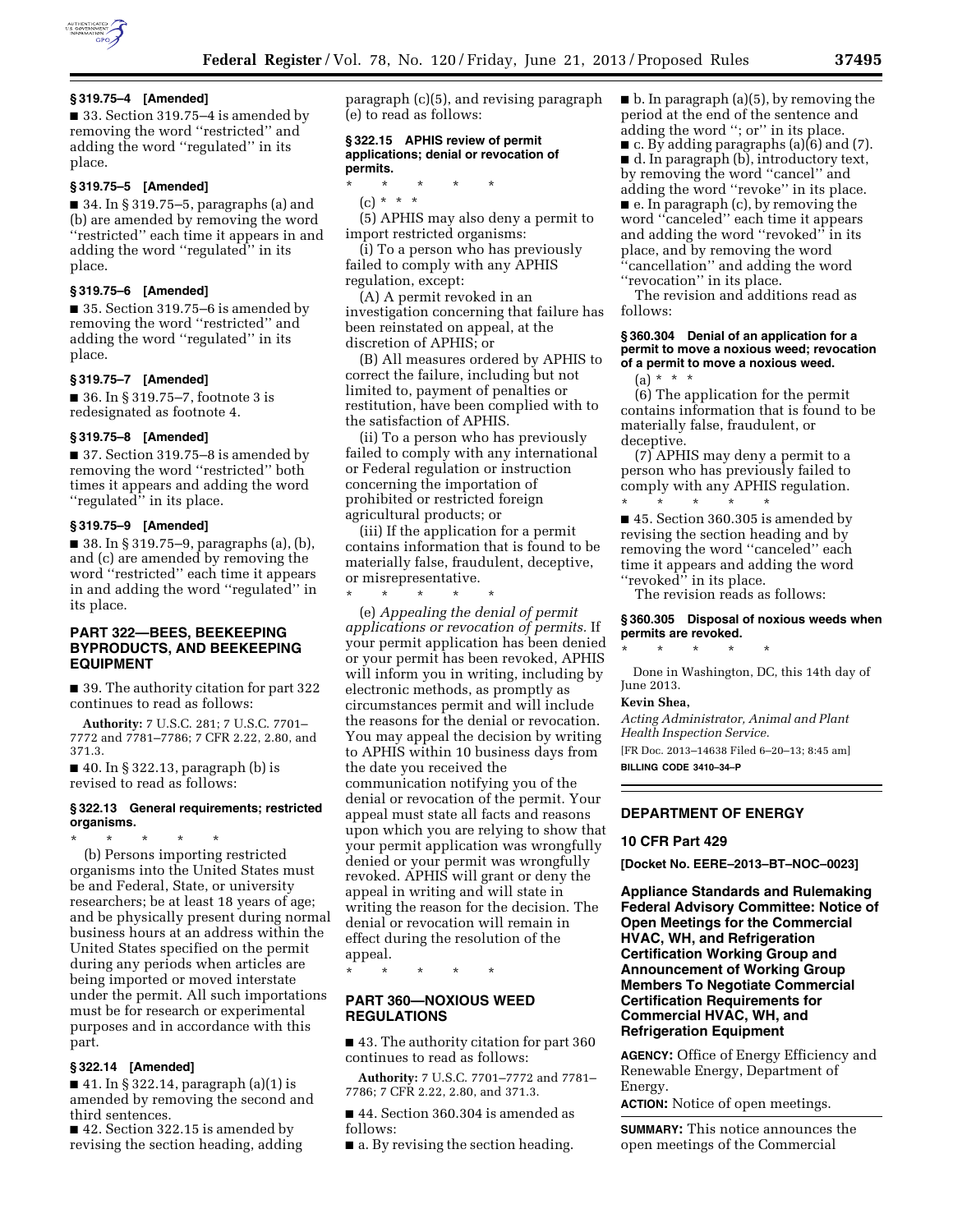Heating, Ventilation, and Airconditioning (HVAC), Water Heating (WH), and Refrigeration Certification Working Group (Commercial Certification Group). The purpose of the Commercial Certification Group is to undertake a negotiated rulemaking to discuss and, if possible, reach consensus on proposed certification requirements for commercial HVAC, WH, and refrigeration equipment, as authorized by the Energy Policy and Conservation Act of 1975, as amended.

# **DATES:** For dates of meetings, see Public Participation in the **SUPPLEMENTARY INFORMATION** section.

**ADDRESSES:** All meetings will be held at the U.S. Department of Energy, Forrestal Building, 1000 Independence Avenue SW., Washington, DC 20585 except for the June 21, 2013 and August 7, 2013 meetings. Those meeting locations are to be determined. Individuals will also have the opportunity to participate by webinar. To register for the webinar and receive call-in information, please register at *[http://www1.eere.energy.gov/](http://www1.eere.energy.gov/buildings/appliance_standards/asrac.html) [buildings/appliance](http://www1.eere.energy.gov/buildings/appliance_standards/asrac.html)*\_*standards/ [asrac.html](http://www1.eere.energy.gov/buildings/appliance_standards/asrac.html)*.

**FOR FURTHER INFORMATION CONTACT:** John Cymbalsky, ASRAC Designated Federal Officer, Supervisory Operations Research Analyst, U.S. Department of Energy (DOE), Office of Energy Efficiency and Renewable Energy, 950 L'Enfant Plaza SW., Washington, DC 20024. Email: *[asrac@ee.doe.gov](mailto:asrac@ee.doe.gov)*.

## **SUPPLEMENTARY INFORMATION:**

*Membership:* The members of the Certification Working Group were chosen from nominations submitted in response to the DOE's call for nominations published in the **Federal Register** on Tuesday, March 12, 2013. 78 FR 15653. The selections are designed to ensure a broad and balanced array of stakeholder interests and expertise on the negotiating working group for the purpose of developing a rule that is legally and economically justified, technically sound, fair to all parties, and in the public interest. All meetings are open to all stakeholders and the public, and participation by all is welcome within boundaries as required by the orderly conduct of business. The members of the Certification Group are as follows:

# **DOE and ASRAC Representatives**

- Laura Barhydt (U.S. Department of Energy)
- John Mandyck (UTC Climate, Controls & Security)
- Kent Peterson (P2S Engineering, Inc.)

#### **Other Selected Members**

- Karim Amrane (Air-Conditioning, Heating and Refrigeration Institute)
- Timothy Ballo (EarthJustice)
- Jeff Bauman (National Refrigeration & Air-Conditioning)
- Brice Bowley (GE Appliances)
- Mary Dane (Traulsen)
- Paul Doppel (Mitsubishi Electric US, Inc.)
- Geoffrey Halley (SJI Consultants, Inc.)
- Pantelis Hatzikazakis (Lennox International, Inc.)
- Charles Hon (True Manufacturing)
- Jill Hootman (Trane)
- Marshall Hunt (Pacific Gas and Electric Company)
- Michael Kojak (Underwriters Laboratories LLC)
- Karen Meyers (Rheem Manufacturing Co.)
- Peter Molvie (Cleaver-Brooks Product Development)
- Neil Rolph (Lochinvar, LLC)
- Harvey Sachs (American Council for an Energy-Efficient Economy)
- Ronald Shebik (Hussmann Corporation)
- Judd Smith (CSA)
- Louis Starr (Northwest Energy Efficiency Alliance)
- Phillip Stephens (Heat Transfer Products)
- Russell Tharp (Goodman Manufacturing)
- Eric Truskoski (Bradford White Corp.) *Purpose of Meeting:* To provide

advice and recommendations to the U.S. Department of Energy on certification requirements of commercial HVAC, WH, and refrigeration equipment under the authority of the Negotiated Rulemaking Act (5 U.S.C. 561–570, Pub. L. 104–320).

*Public Participation:* Open meetings will be held on: Friday, June 21, 2013 from 9:00 a.m. to 5:00 p.m. EDT; Monday, July 1, 2013 from 10:00 a.m. to 6:00 p.m. EDT; Tuesday, July 2, 2013 from 8:00 a.m. to 3:00 p.m. EDT; Wednesday, July 17, 2013 from 10:00 a.m. to 6:00 p.m. EDT; Thursday, July 18, 2013 from 8:00 a.m. to 3:00 p.m. EDT; Wednesday, July 31, 2013 from 10:00 a.m. to 6:00 p.m. EDT; Thursday, August 1, 2013 from 8:00 a.m. to 6:00 p.m. EDT; Wednesday, August 7, 2013 from 10:00 a.m. to 6:00 p.m. EDT; Thursday, August 8, 2013 from 8:00 a.m. to 3:00 p.m. EDT; Wednesday, August 21, 2013 from 10:00 a.m. to 6:00 p.m. EDT; Thursday, August 22, 2013 from 8:00 a.m. to 3:00 p.m. EDT; Monday, August 26, 2013 from 10:00 a.m. to 3:00 p.m. EDT; Tuesday, August 27, 2013 EDT.

To attend the meetings and/or to make oral statements regarding any of

the items on the agenda, email *[asrac@](mailto:asrac@ee.doe.gov) [ee.doe.gov](mailto:asrac@ee.doe.gov)*. In the email, please indicate your name, organization (if appropriate), citizenship, and contact information. Please note that foreign nationals visiting DOE Headquarters are subject to advance security screening procedures. Any foreign national wishing to participate in the meetings should advise ASRAC staff as soon as possible by emailing *[asrac@ee.doe.gov](mailto:asrac@ee.doe.gov)* to initiate the necessary procedures, no later than two weeks before each meeting. Anyone attending the meetings will be required to present a government photo identification, such as a passport, driver's license, or government identification. Due to the required security screening upon entry, individuals attending should arrive early to allow for the extra time needed.

Members of the public will be heard in the order in which they sign up for the Public Comment Period. Time allotted per speaker will depend on the number of individuals who wish to speak but will not exceed five minutes. Reasonable provision will be made to include the scheduled oral statements on the agenda. A third-party neutral facilitator will make every effort to allow the presentations of views of all interested parties and to facilitate the orderly conduct of business.

Participation in the meetings is not a prerequisite for submission of written comments. Written comments are welcome from all interested parties. Any comments submitted must identify the Commercial HVAC, WH, and Refrigeration Certification Working Group, and provide docket number EERE–2013–BT–NOC–0023. Comments may be submitted using any of the following methods:

1. *Federal eRulemaking Portal: [www.regulations.gov](http://www.regulations.gov)*. Follow the instructions for submitting comments.

2. *Email: [ASRACworkgroup](mailto:ASRACworkgroup2013NOC0023@ee.doe.gov) [2013NOC0023@ee.doe.gov](mailto:ASRACworkgroup2013NOC0023@ee.doe.gov)*. Include docket number EERE–2013–BT–NOC– 0023 in the subject line of the message.

3. *Mail:* Ms. Brenda Edwards, U.S. Department of Energy, Building Technologies Program, Mailstop EE–2J, 1000 Independence Avenue SW., Washington, DC 20585–0121. If possible, please submit all items on a compact disc (CD), in which case it is not necessary to include printed copies.

4. *Hand Delivery/Courier:* Ms. Brenda Edwards, U.S. Department of Energy, Building Technologies Program, 950 L'Enfant Plaza SW., Suite 600, Washington, DC 20024. Telephone: (202) 586–2945. If possible, please submit all items on a CD, in which case it is not necessary to include printed copies.